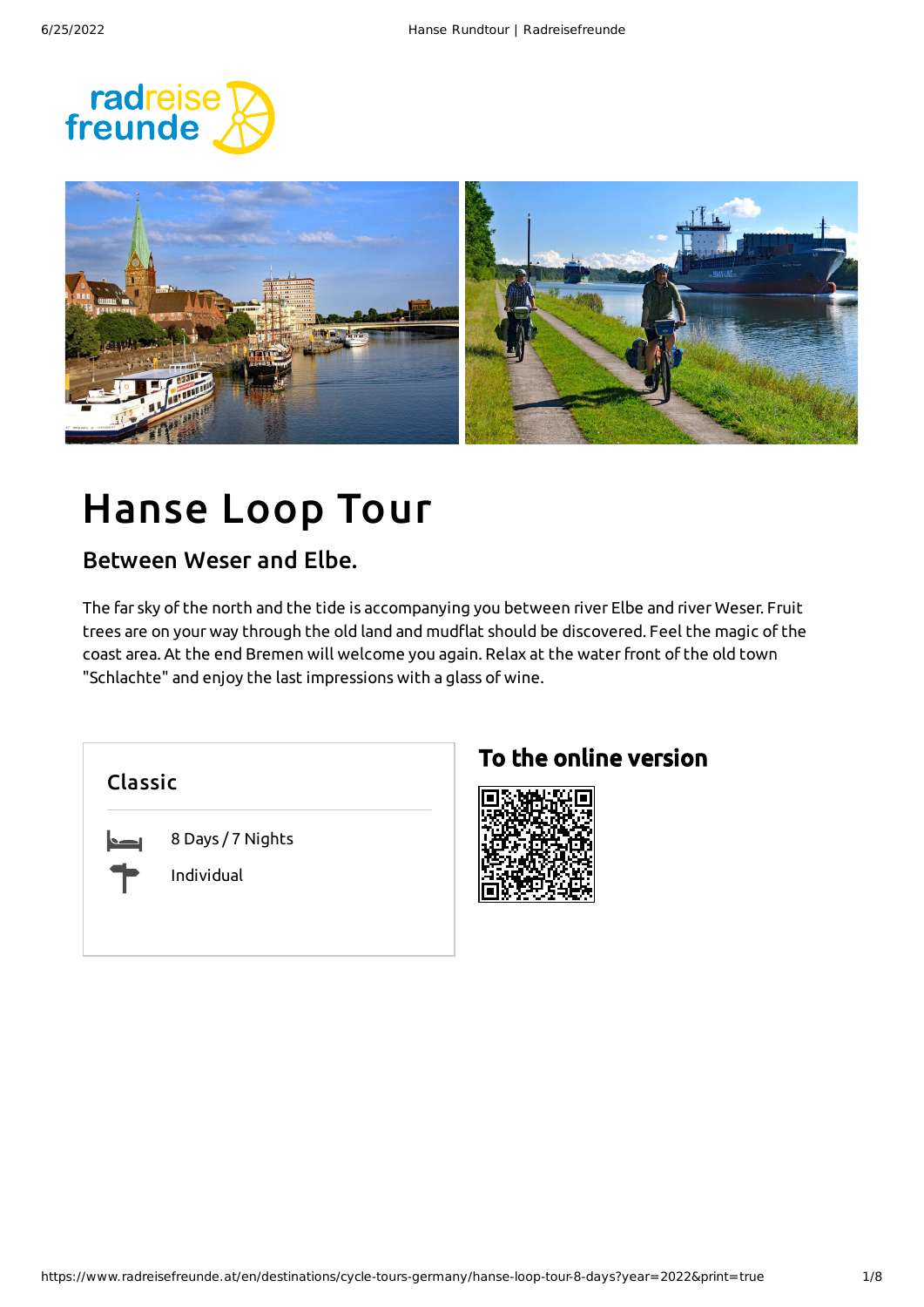# Itinerary

### Arrival in [Bremen](#page-1-0)

<span id="page-1-0"></span>Welcome briefing and distribution of rental bikes (if booked). Discover the historic old city of Bremen.



DAY 1

Bremen – [Bremerhaven](#page-1-1)  $\parallel$  approx. 70 - 90 km

<span id="page-1-1"></span>Variant 90 km: You follow Weser cycle path to the north through Lemwerder, Elsfleth, Brake and Nordenham. By ferry (optional) you go to Bremerhaven.

Variant 70 km: You cycle on a direct route from Bremen to Bremerhaven.



**[Bremerhaven](#page-1-2) – Cuxhaven**  $\vert$  approx. 55 km

<span id="page-1-2"></span>Enjoy the colourful and lively impressions on your bike route today. You cycle on asphalted roads through the land of Wursten before you reach Cuxhaven, the well-known harbour city.



<span id="page-1-3"></span>Today you cycle into the heartland. Along small roads you reach the health resort Bad Bederkesa with thermal spa. A nice lake makes sure that you will have a refreshing bath after your bike tour.



<span id="page-1-4"></span>You go via Hechthausen and Himmelpforten along the river Oste to 1000-year-old city Stade. Visit the historic town hall and the old harbour.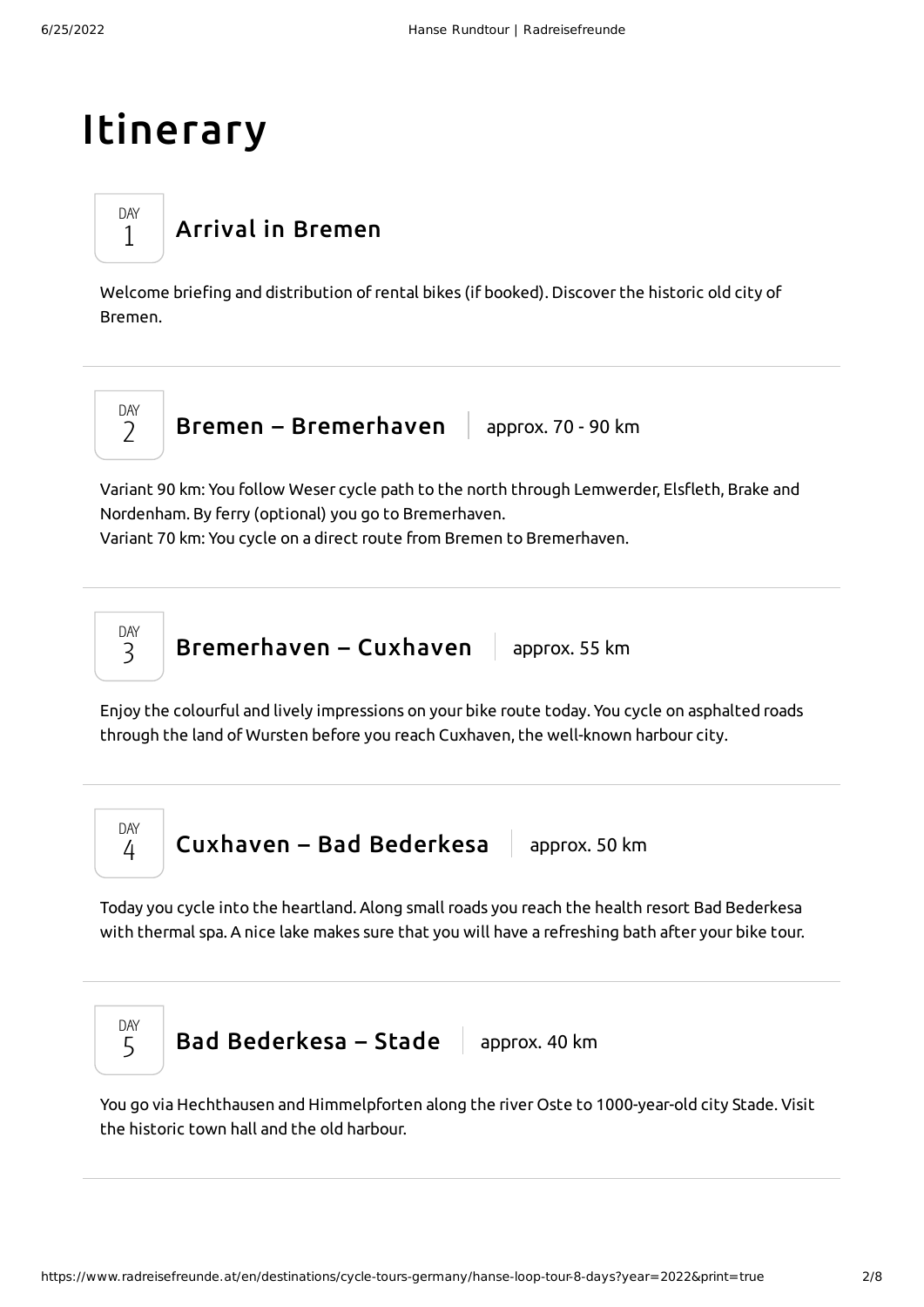

DAY 7

Through the old land to [Buxtehude](#page-2-0) approx. 40 km

<span id="page-2-0"></span>Manors and farm houses are accompanying you on your way to the city of Jork. You should stroll through the city and visit the half-timbered houses and the town hall. Your overnight stay is in Buxtehude which is famous as tale and muse village.

[Buxtehude](#page-2-1) – Zeven  $\vert$  approx. 60 km

<span id="page-2-1"></span>Enjoy the pleasures of cycling on the new cycle path between Hamburg and Bremen where you pass the villages of Hollenstedt and Sittensen before you reach Zeven.



Zeven – [Worpswede](#page-2-2) – Bremen approx. 55 km + departure or extension

<span id="page-2-2"></span>Moor and moraine, forest and heath, dunes and ranges: the wide meadow landscape accompanies you along the romantic artist village Worpswede. It is the home of painter, sculptor and musicians since generations. By bike or Moor-express (every Saturday and Sunday afternoon) to Bremen. In the afternoon individual departure or extension of your stay.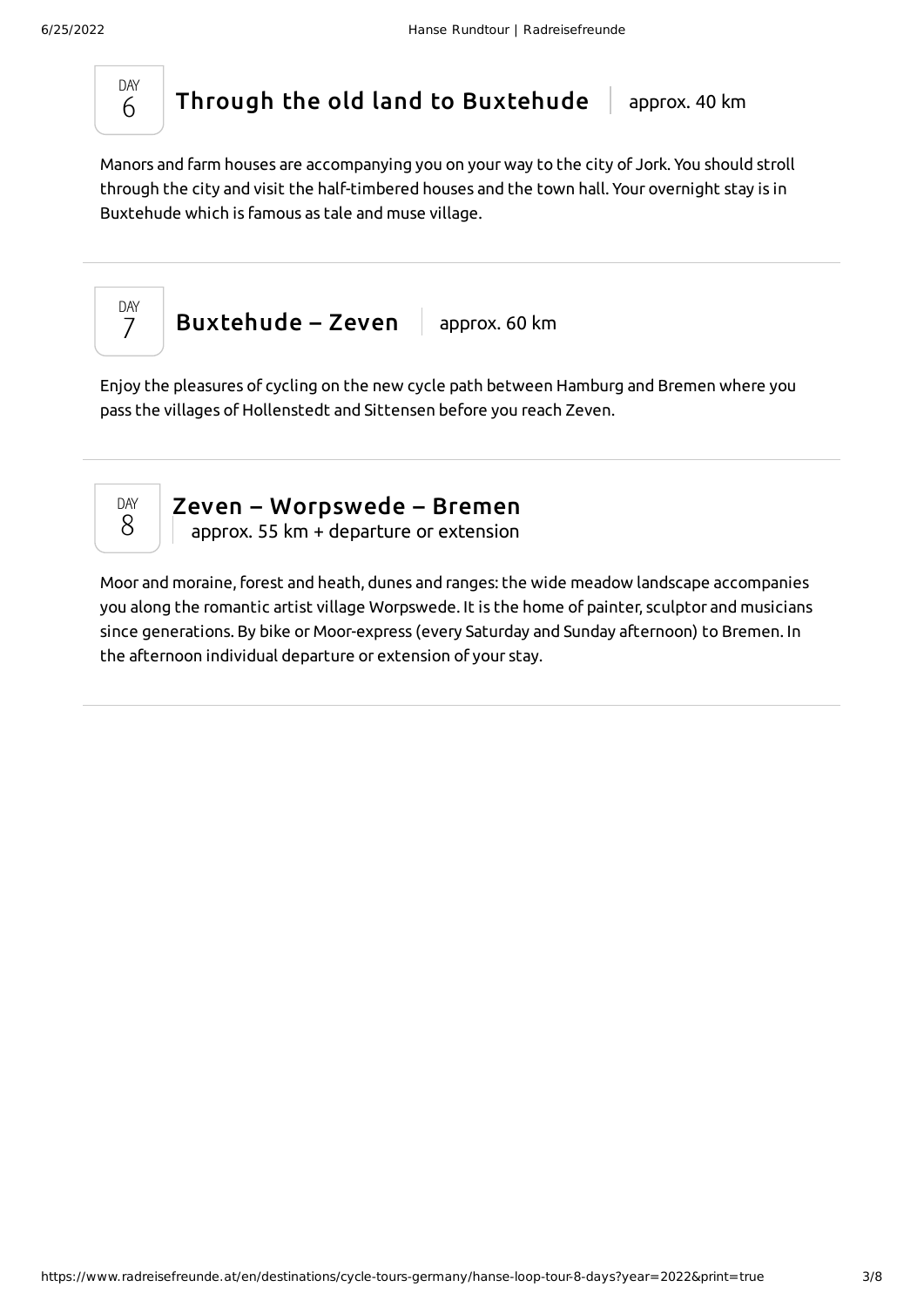### Tour character

Easy - all routes lead through flat and slightly hilly terrain. You cycle on asphalted or paved roads, side roads and cycle paths. This tour is convenient for beginners or groups.

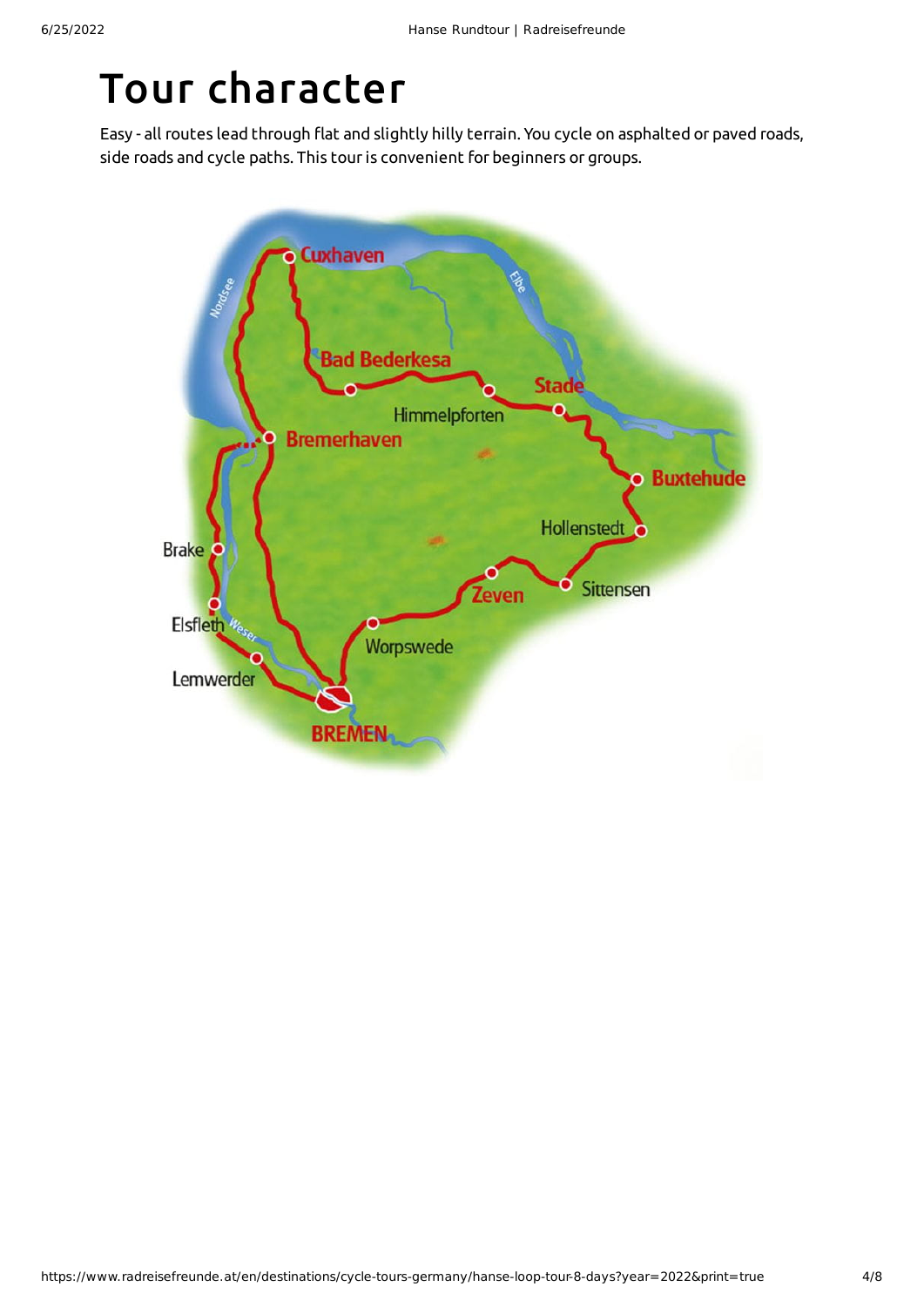### Prices and events

#### Place of arrival: Bremen

|                                       | Season 1<br>09.04.2022 - 22.04.2022   26.09.2022 - 09.10.2022  <br>Arrival Sunday | Season 2<br>23.04.2022 - 25.09.2022  <br>Arrival Sunday |  |  |
|---------------------------------------|-----------------------------------------------------------------------------------|---------------------------------------------------------|--|--|
| Hanse Loop Tour, 8 days, DE-HARBB-08X |                                                                                   |                                                         |  |  |
| Base price                            | 665.00                                                                            | 699.00                                                  |  |  |
| Surcharge single room                 | 175.00                                                                            | 175.00                                                  |  |  |

Category: 3\*\*\* and 4\*\*\*\* Hotels und Inns

## Additional nights

#### Place of arrival: Bremen

|                   | Season 1<br>Apr 9, 2022 - Apr 22, 2022   Sep 26, 2022 - Oct 9, 2022  <br>Arrival Sunday | Season 2<br>Apr 23, 2022 - Sep 25, 2022  <br>Arrival Sunday |
|-------------------|-----------------------------------------------------------------------------------------|-------------------------------------------------------------|
| <b>Bremen</b>     |                                                                                         |                                                             |
| Double room p. P. | 55.00                                                                                   | 55.00                                                       |
| Single room       | 85.00                                                                                   | 85.00                                                       |

### Our [rental](#page-4-0) bikes

<span id="page-4-0"></span>

|                                           | <b>Filter</b> |
|-------------------------------------------|---------------|
| 7-gear unisex incl. rental bike insurance | 89.00         |
| 7-gear gents incl. rental bike insurance  | 89.00         |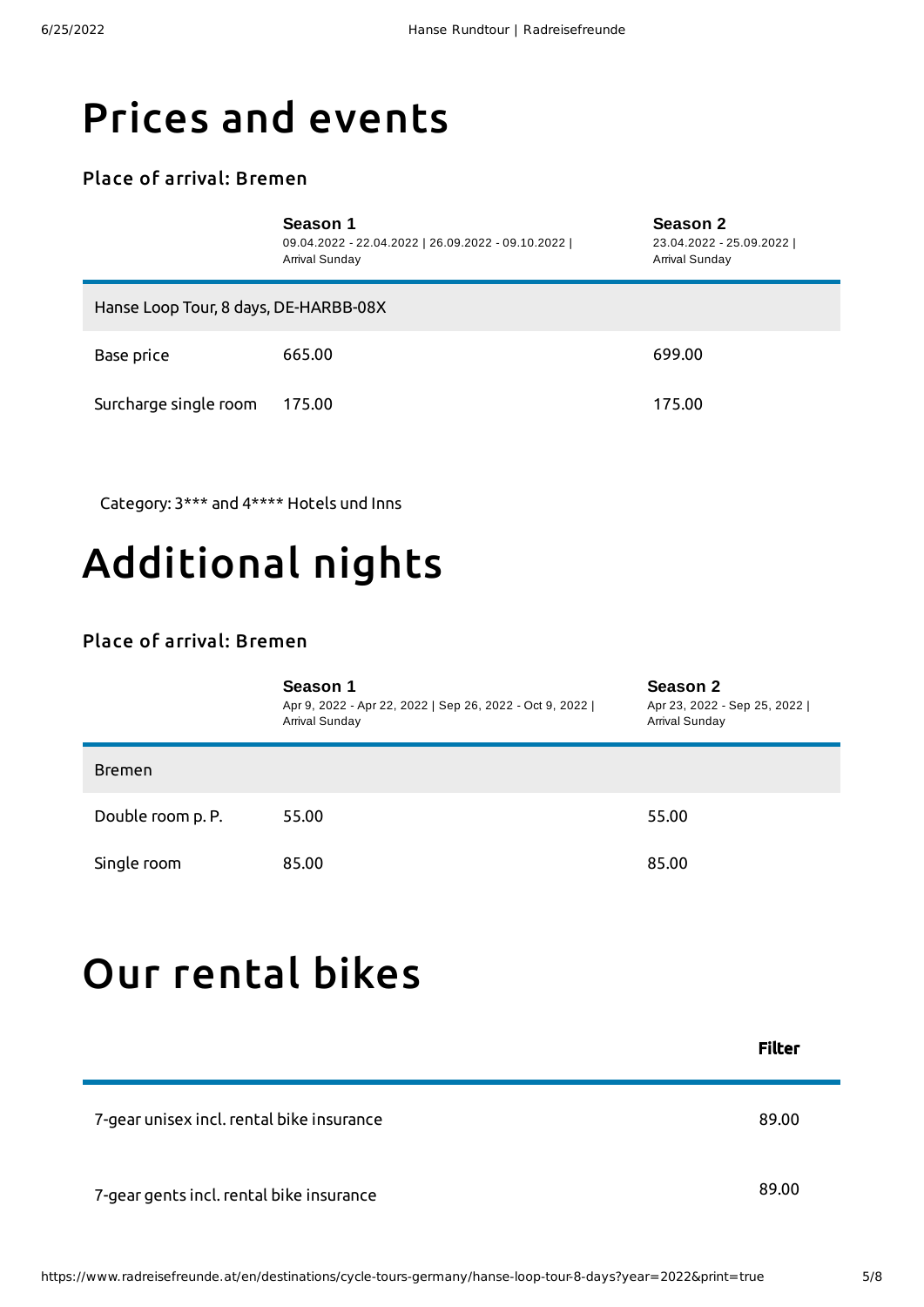| 21-gear unisex incl. rental bike insurance   | 89.00  |
|----------------------------------------------|--------|
| 21-gear gents incl. rental bike insurance    | 89.00  |
| rental bike PLUS incl. rental bike insurance | 139.00 |
| Electric bike incl. rental bike insurance    | 199.00 |

Prices per person in EUR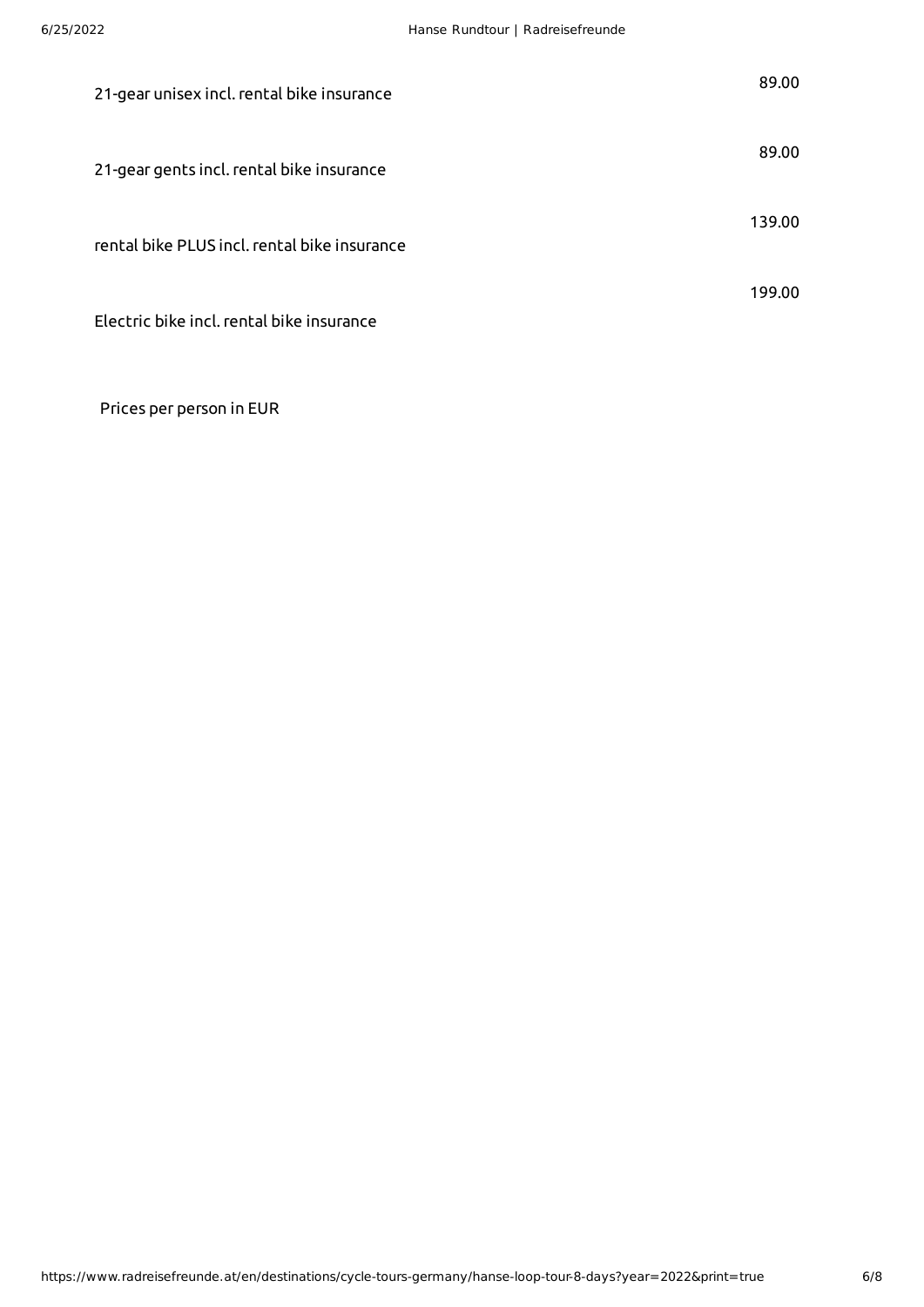# Services and infos

#### Services

#### Included:

- Accommodation as already mentioned  $\bullet$
- Breakfast buffet or an extensive breakfast  $\bullet$
- Welcome briefing (German, English)  $\bullet$
- Luggage transfer between the hotels
- Best elaborated route
- Detailed travel documents 1x perroom  $\bullet$ (German, English)
- GPS-data is available
- Service-hotline

#### Infos

#### Arrival / Parking / Departure:

- Bremen main station
- $\bullet$ Free parking spaces at your arrival hotel, no reservation possible/ necessary!

#### Optional:

Bike rental, including rental bike  $\bullet$ insurance

#### Please note:

Tourist tax, if due, is not included in the  $\bullet$ price!